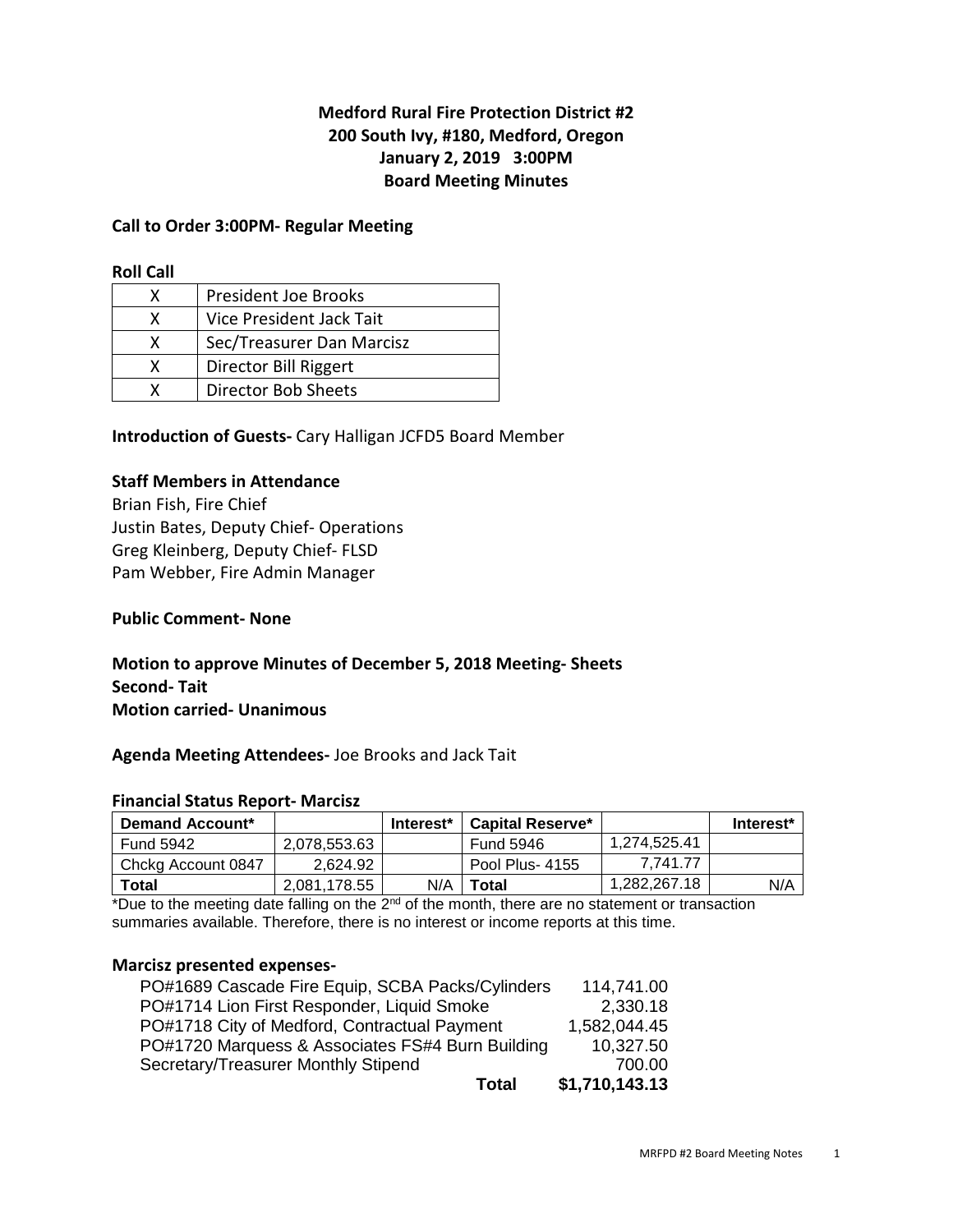**Continued Expenses from page 1 Motion to pay \$1,710,143.13 in expenses- Tait Second- Riggert Motion carried- Unanimous** 

## **Correspondence-**

- **State Pool Account-** Notified of rate change on the 2.75% as 12/24/18
- **SDAO-** Offered to compensate the registration fees for Marcisz registration.
- **SDAO-** Conference update with subjects that will be presented

## **New Business**

## **Upcoming Purchases- Chief**

Chief informed the Board members of several equipment items that will be ordered.

- Tender Fol-Da-Tank Liner- \$1,270 Chief explained that the Water Tender carries a portable tank for the purpose of filling engines at remote areas where there are no hydrants available. The portable tank is wearing out and beyond further repair.
- Auto Pulse Carry Cases- Replacement due to normal wear (4@\$387)- \$1,548

# **Motion to purchase equipment presented by the Chief in the amount up to \$3,000- Tait Second- Riggert**

**Motion carried- Unanimous** 

## **Budget vs Actual Report- Marcisz**

There was a discussion regarding a report for budget vs actual for the next meeting. Marcisz will provide a report and have it available for the agenda meeting.

## **Old Business**

## **Status of SDAO Conference Attendees- Webber**

Marcisz and Brooks will be attending the pre-conference. Lodging at \$109 per night. Meals will be per diem and there will be transportation expenses. SDAO offered to pay the registration for one attendee. The total amount estimated is \$330 plus \$100 for registrations.

**Due to the conference, Marcisz requested that we adjust the February meeting, since two board members will be attending the SDAO Conference.** 

**Motion to approve moving the February meeting 2/13/19- Marcisz Second- Tait Motion carried- Unanimous** 

**Policy Manual- Marcisz**  The Second reading of the Stipend Policy was accomplished.

**Motion to approve the Stipend Policy- Marcisz Second- Sheets Motion carried- Unanimous**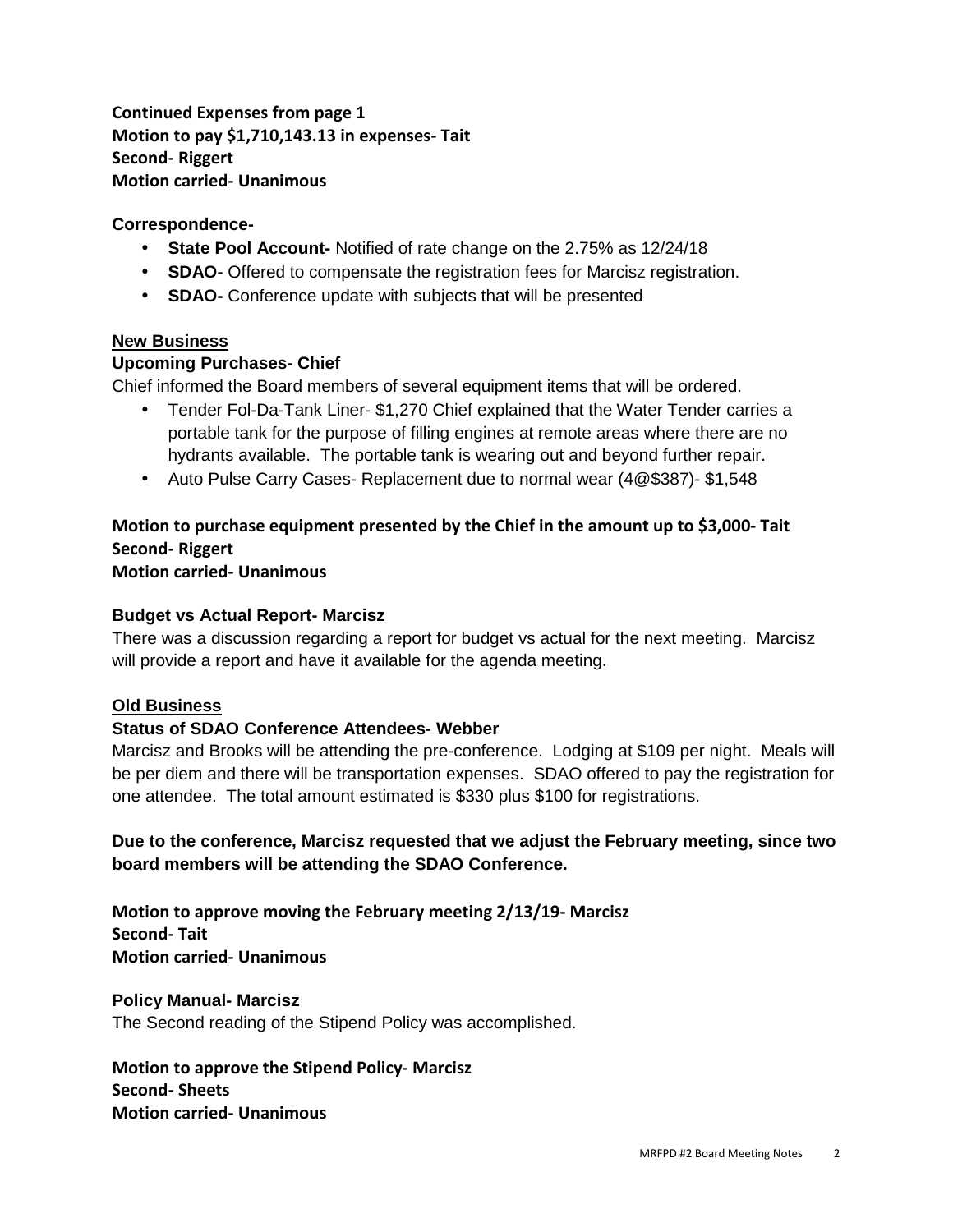## **Review of the Board of Directors Eligibility Policy- Marcisz**

There was discussion regarding an ordinance for the eligibility of MFR Personnel in serving on the MRFPD2 Board of Directors. There are some issues with the current policy that refers to "City Employees". The board considered an ordinance to clarify the situation. Brooks suggested that the verbiage remains the same, but utilize the term "City of Medford Employees". Several other policies were discussed and will be presented at a future meeting.

#### **Staff Report**

#### **Activity Reports- Chief**

Deputy Chief Kleinberg reviewed the FLSD reports.

## **Cancer Prevention Bag Demonstration- Chief**

Chief shared an example of the Cancer Prevention bags that the board previously supported with funding. This is similar to a firefighter "ready bag". The non-permeable bag includes extra hoods, helmet liners, and gloves, cleaning wipes, change of clothing, sun screen, structural gloves and rehabilitation supplies (fluids and snacks). The bag is designed for easy cleaning and another step in the direction of protecting the health of firefighters that are exposed to contaminates at various incidents.

## **Air Pack Status and Demonstration- Chief Bates**

The 2018 air pack order of 19 packs arrived. Bates shared the differences of the old and new packs by showing an example pack. The new bottle is higher pressure (5500psi compared to 4500 psi). Everything on the new packs is removable for cleaning and cancer prevention. The new bottle has a quick release for ease and efficiency of quickly changing bottles.

There is a quick connection for the buddy breathing system. The current connection is proprietary to Scott and there will be an NFPA standardized connection in the near future. The new masks and regulator have a heads up display for air level monitoring.

There was an upgrade required for our current compressors to fill the higher pressure bottles. Chief noted that we continue to attempt to get a grant for an Air-Light Apparatus.

#### **Facebook- Chief**

The City Emergency Manager, Melissa Cano has the City of Medford on the Statewide Citizen Alert system. Anyone in the Medford area or on the MFR Facebook page will have the ability to receive an Emergency Alert.

#### **Item not on the Agenda- Chief**

Chief Justin Bates will be leaving the City of Medford for a position at Jackson County Fire District #3, where he will serve in an Administrative position, particularly in data analytics. Chief Fish praised Bates' years of service at Medford Fire and shared with the board that while he is sad to see him go, he is supportive of Justin in pursuing new challenges.

Chief Bates noted that while it was a tough decision to leave, he is looking forward to a new opportunity and challenge. He thanked the board and noted it has been an honor to work for the City of Medford. The board will be notified of the City celebration that will be held in his honor.